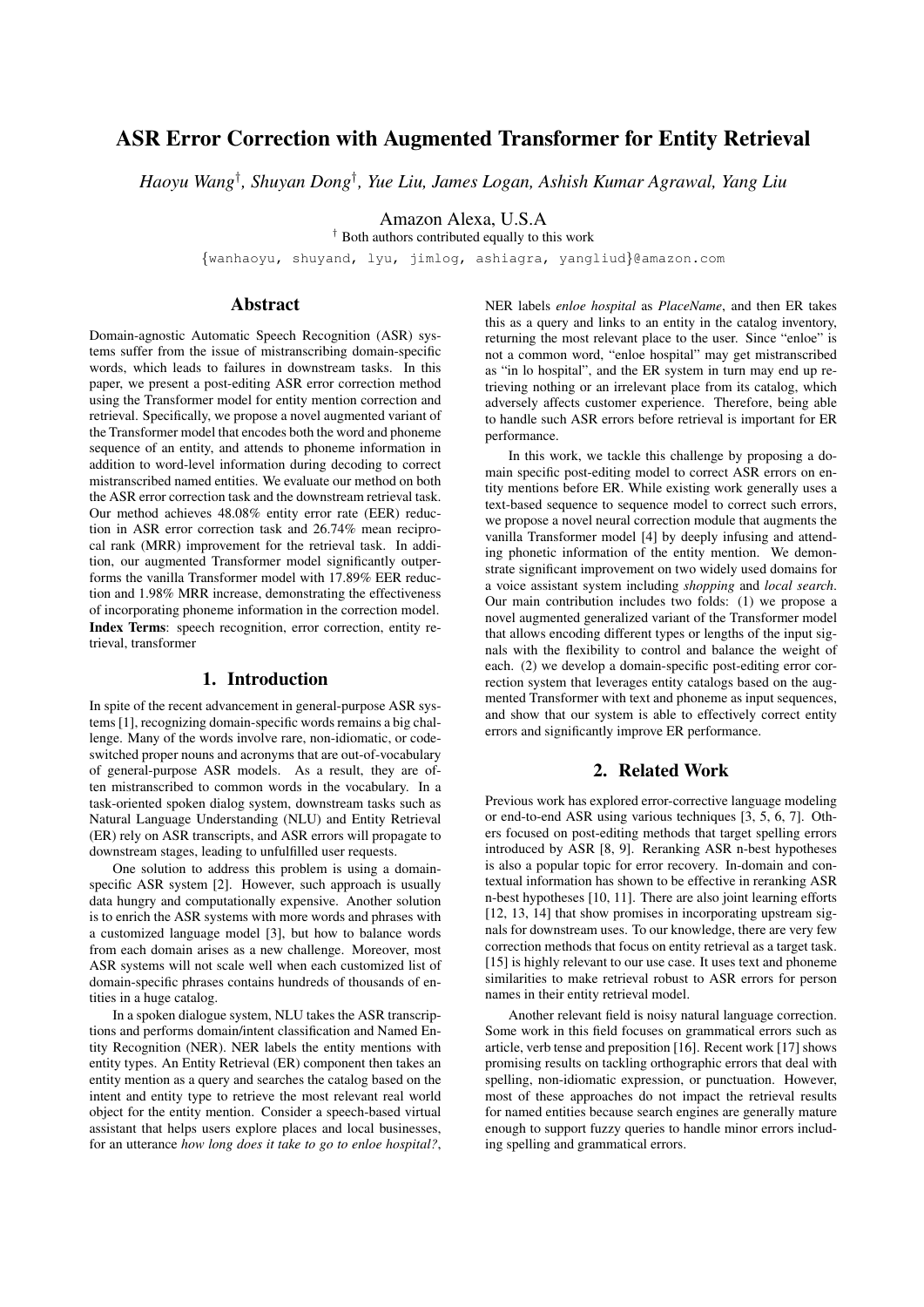### 3. Proposed Method

Our proposed augmented generalized transformer solution for entity mention correction builds upon and extends the Transformer model [4] with a sequential attention mechanism to infuse extra signal. Without loss of generality, we use phonetic information as an example, which ties to our application of ASR error correction. The model architecture is illustrated in Figure 1. It is worth noting that our solution is applicable to other transformer-based encoder-decoder architectures, with other types of signals, and to other downstream tasks.



Figure 1: *Augmented Transformer using different types of information with sequential attention in the decoder. Comparing to the vanilla Transformer, the model conducts two attentions sequentially on the text embedding and the phoneme embedding. Three variants of the decoder architecture are introduced in Section 3.2.*

The input of the correction model is an entity mention defined as a sequence of words  $w = \{w_1, w_2, ... w_N\}$  tokenized by sentencepiece tokenization [18] and a sequence of phonemes  $p = \{p_1, p_2, ... p_M\}$  representing the entity's pronunciation. The output of the model is expected to be a rewritten entity represented by a new sequence of words  $\hat{\boldsymbol{w}} = \{\hat{w}_1, \hat{w}_2, ... \hat{w}_{N'}\}.$ 

### 3.1. Encoder

The Transformer [4] model has become the new state-of-theart model in recent years and has been successfully adopted by many NLP tasks [19]. In this work, we extend the model by providing a second view based on the phonetic information. The intuition is that ASR systems typically mistranscribe entities to acoustically similar words. We use a stacked Transformer encoder to encode the text sequence  $w$  into a vector space  $H^w = \{h_1^w, h_2^w, ... h_N^w\}$ , and similarly another stacked Transformer encoder to encode phoneme sequence  $p$  as  $H^p =$  $\{h^{p}_1, h^{p}_2, ... h^{p}_M\}.$ 

### 3.2. Decoder

Recall that there are two attention mechanisms in the Transformer decoder: self-attention and encoder-decoder attention.

We keep the self-attention part the same as the vanilla Transformer, and propose three approaches to use information from the two sequences for the encoder-decoder attention.

• Sequential Attention: We conduct the encoder-decoder attention twice in sequence to infuse information from the two input signals. In our approach, at each Transformer layer of the decoder, we first compute the attention output  $A<sup>w</sup>$  between the text encoder's output  $H^w$  and decoder's self-attention output  $H^{\hat{w}}$  by:

$$
Aw = softmax(\frac{(Qw Hw)(Kw Hw)T}{\sqrt{d_k}})(Vw H\hat{w})
$$
 (1)

where  $Q^w, K^w, V^w \in \mathbb{R}^{d_k \times d_k}$  are the parameters of the model, and  $d_k$  is the dimension of the output from the selfattention layer.

Similarly, we take the phoneme encoder's output  $H<sup>p</sup>$  and compute the attention with previous output  $A^w$ :

$$
A^{p} = softmax(\frac{(Q^{p}H^{p})(K^{p}H^{p})^{T}}{\sqrt{d_{k}}})(V^{p}A^{w})
$$
 (2)

where  $Q^p, K^p, V^p \in \mathbb{R}^{d_k \times d_k}$  are the parameters of the model. In this approach, the second attention using the phoneme encoder's output could also be treated as a phonetic regularization on the first attention output (word-based).

• Concatenated Attention: Different from the above sequential approach, here we compute the second attention between the phoneme encoder's output  $H<sup>p</sup>$  and the decoder's selfattention output  $H^{\hat{w}}$  by:

$$
\tilde{A}^p = softmax(\frac{(Q^p H^p)(K^p H^p)^T}{\sqrt{d_k}})(V^p H^{\hat{w}})
$$
 (3)

Then we concatenate  $A^w$  and  $\tilde{A}^p$ , followed by a dense layer to project it back to the original model size  $d_k$ .

• Pooled Attention: On top of the concatenated attention approach, we apply a max-pooling between  $A^w$  and  $\tilde{A}^p$  to merge the information from the two sources into a representation of size  $d_k$ .

All of these three approaches generate an encoder-decoder attention representation. Same as the vanilla Transformer, the attention output will be followed by a fully-connected feedforward layer with layer normalization to generate the output of the current decoder layer. The output will be used either as input to the next layer in the stacked decoder or as the representation to predict the output. Note that because the lengths of the input sequences do not always match ( $N \neq M$ ), we cannot perform a positional level representation concatenation of the outputs from the two encoders. In the future, we also plan to explore concatenating the two encoded sequences, e.g., resulting in a sequence of length of  $N+M$ .

### 3.3. Training

Except for the changes on the attention mechanism for the decoder, we follow the same setup of the vanilla Transformer including model architecture, positional encoding, and learning rate. For our error correction task, we introduce two simple changes in model training to (1) encourage the model to leverage phonetic information and (2) prevent the model from over correcting error-free entity mentions.

• Text Input Dropout: In order to encourage the model to leverage phoneme information to conduct error correction rather than merely memorizing all the error patterns seen in the training data, we apply a simple yet efficient technique: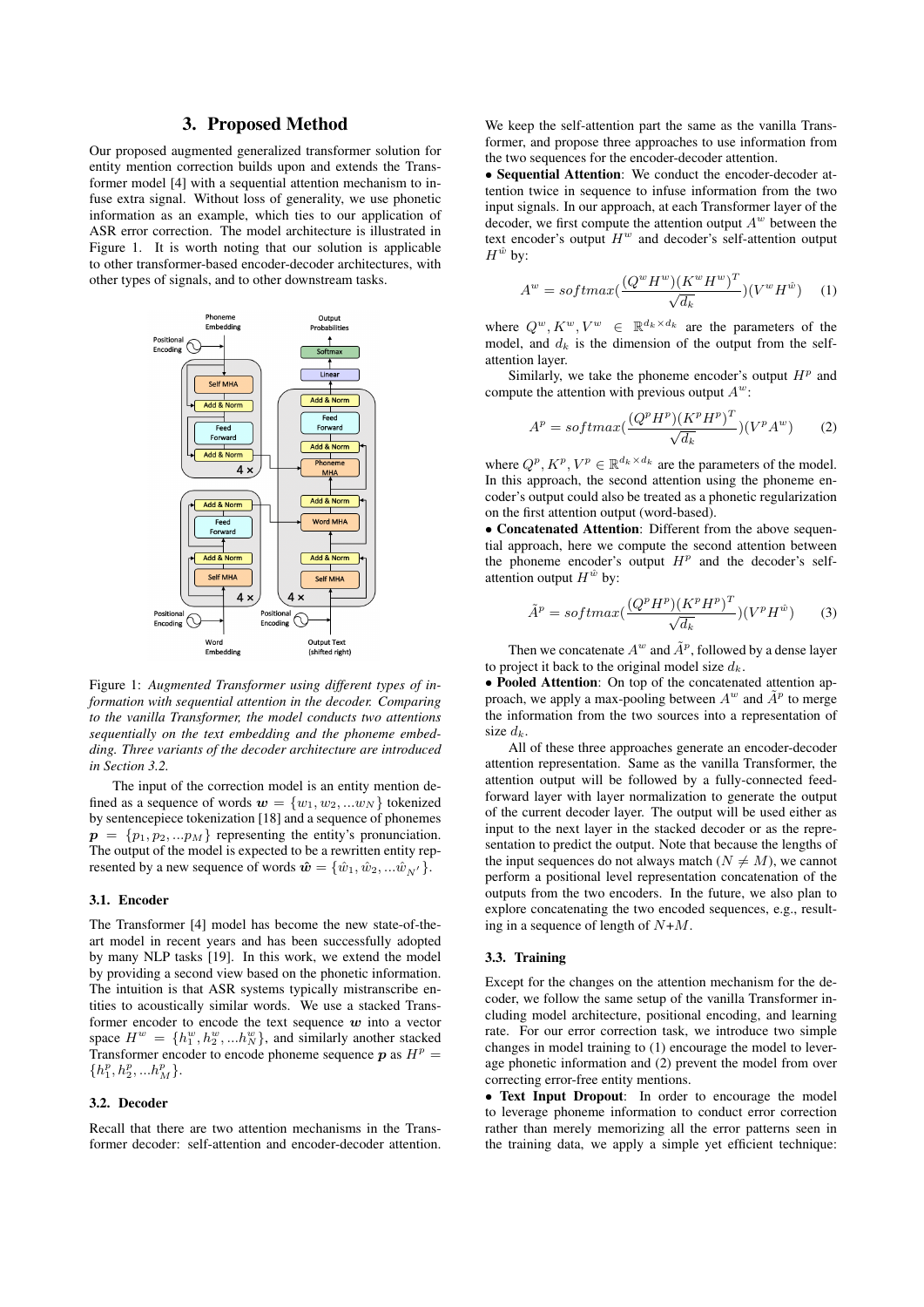dropout. The goal is to randomly drop out text input with a rate of  $\alpha$  to ensure the model will learn from the phoneme input. The text input will be masked as  $w = \{mask_1, mask_2, ...mask_N\}$ when an example is randomly picked to apply dropout to.

• Clean Input: In a real-world production system, the model does not know whether the incoming ASR transcribed entity contains ASR error or not, hence it is important that the model does not over-correct error-free entity input. We guide the model to learn this by randomly swapping a mistranscribed entity with an error-free one with a probability of  $\beta$ .

# 4. Dataset Creation

# 4.1. Data Sources

We use public data from two domains to create benchmark datasets to evaluate our model. We extract "product\_title" from Amazon Review Dataset [20] to create a shopping product catalog and use "name" from Yelp Open Dataset [21] to create a local search catalog. This gives 15,651,951 unique shopping entities and 133,637 unique local search entities. We de-noise the catalog entries by keeping the named entities with fewer than 10 tokens, and randomly sample 100,000 unique instances from each catalog to form a dataset for each domain.

#### 4.2. Error Simulator

To ingest ASR errors into the dataset, we adopt a text-level error simulator [22]. It is based on an n-gram confusion matrix learned from hypothesis-reference pairs from a real dialog system. One common drawback for such simulated data is that the model might easily learn the reverse of the confusion matrix by memorizing all error patterns, and cannot generalize well to new error patterns. In order to avoid such an effect, we partition the error patterns randomly into two partitions, and use one for training and the other for testing. This assures that all the error patterns in the test data are unseen in training data. For experimental purpose, we simulate the errors in the datasets with the following two approaches.

#### *4.2.1. SIM1: Corpus Level Error Simulation*

In this approach, we apply the error simulator to introduce errors with a target WER of 8%-10% to create the test set. The WER is similar to what we observe from commercial dialogue systems, and thus we expect the experimental results on this data to reflect the actual gain/loss on real use cases. The resulting WER on the test set is higher than the target WER because the token length of our entity names is short. As for training, in order to generate more data, we sample error 10 times for each entity and collect all the unique error cases. This results in higher WER than that of the test set, as well as higher Entity Error Rate (EER), defined as the percentage of the entities having ASR errors. The summary statistics for training and test data are shown in Table 1. In Table 2 we provide examples of the simulation results.

|             |                  | Yelp business |          | Amazon product |
|-------------|------------------|---------------|----------|----------------|
|             | training<br>test |               | training | test           |
| # Instances | 442,067          | 100,000       | 771.994  | 100,000        |
| Avg length  | 3.65             | 3.24          | 6.61     | 6.01           |
| WER         | 28.46%           | 15.43%        | 21.41%   | 12.67%         |
| EER         | 79.05%           | 38.50%        | 88.83%   | 51.97%         |

|  |  | Table 1: Summary statistics of SIM1. |  |  |
|--|--|--------------------------------------|--|--|
|--|--|--------------------------------------|--|--|

|        | Entity Text with ASR Error   | <b>Ground Truth</b>          |
|--------|------------------------------|------------------------------|
| Yelp   | rv penis<br>pooper roofing   | rv phoenix<br>cooper roofing |
| Amazon | speed soothing<br>love right | speed sewing<br>love riot    |
|        | .<br>$-$                     |                              |

Table 2: *Examples from the simulation results.*

#### *4.2.2. SIM2: Entity Level Error Simulation*

Although the aforementioned error simulation approach tries to loop through each entity and inject errors based on the target WER, one entity might have no error and another might have multiple errors so there is no guarantee that such probabilistic approach will give the same WER for each entity. As a result, a substantial amount of the entities do not have any simulated error using the above method SIM1 (61.5% Yelp and 48.03% Amazon), which prevents us from obtaining performance on those entities. To solve this issue, we construct another dataset by injecting exactly one error on one token probabilistically for each entity. We randomly select a token from the named entity and replace the token by an error token that is sampled probabilistically from the confusion matrix. If the candidate error list is empty, we randomly select another token from the named entity and repeat this process. In the case that we exhaust all the tokens of a named entity and all the candidate error lists are empty, we exclude this entity from the test set (1.8% for shopping and 5.4% for local search) for reporting purpose. Similar to the previous approach to create the training data, in order to have more error variations for the model to learn and generalize better, we probabilistically sample 5 errors (at most) for each token within an entity, which yields a maximum of  $5 \times (# tokens)$ examples. Table 3 shows the statistics of this dataset.

|             | Yelp business |        | Amazon product |        |  |
|-------------|---------------|--------|----------------|--------|--|
|             | training      | test   | training       | test   |  |
| # Instances | 718,702       | 94.598 | 896,797        | 98,151 |  |
| Avg length  | 3.63          | 3.35   | 6.28           | 6.08   |  |
| WER         | 28.29%        | 30.73% | 16.32%         | 16.78% |  |
| EER         | 100%          | 100%   | 100%           | 100%   |  |

Table 3: *Summary statistics of SIM2.*

# 5. Experiments

For all the experiments, we employ the same set of model hyperparameters. Both the encoder and decoder are composed of 4 identical layers of transformers with a hidden size of  $d_k = 128$ , and 8 attention heads. The size of the feed-forward layer is 512. We apply the same optimizer as the original transformer with a warm-up steps of 4,000. The batch size is 512 and we train each model for 50 epochs. We did not conduct any experiment to tune those hyper-parameters as that is not the main focus of the work. Phoneme sequences are generated using CMU G2P model [23] for each token within the dataset.

#### 5.1. Text Rewrite and Entity Retrieval

In order to evaluate the performance of the rewrite, we calculate two metrics: word error rate (WER) and entity error rate (EER). WER is token-level error rate derived from the Levenshtein distance and reflects the token level performance. EER is the percentage of incorrect entities and is an entity level metric, which is more crucial to the downstream ER performance.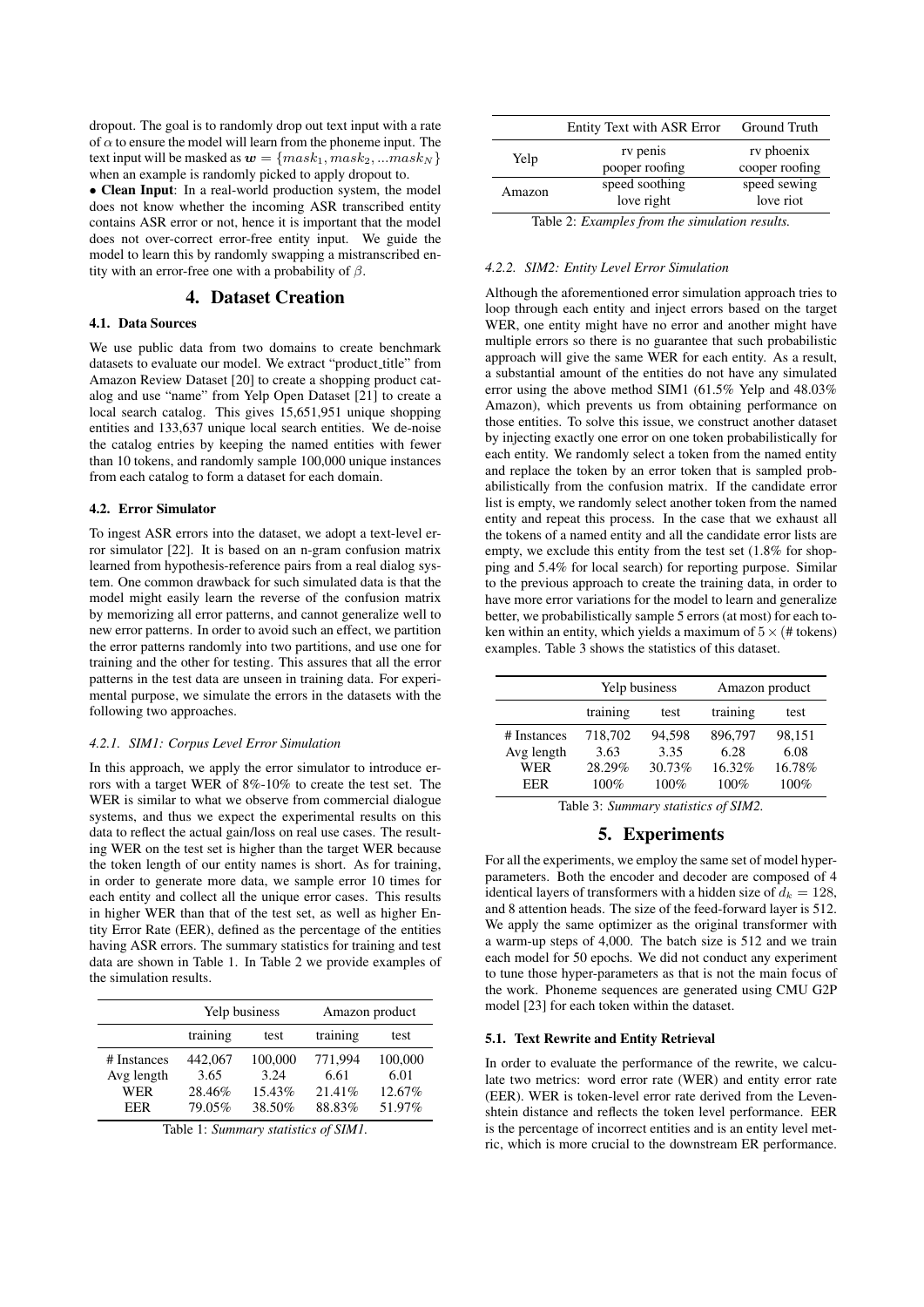|                        | yelp business |       |        | amazon product |         |       |        |       |
|------------------------|---------------|-------|--------|----------------|---------|-------|--------|-------|
|                        | <b>WER</b>    | EER   | Prec@1 |                | MRR WER | EER   | Prec@1 | MRR   |
| Original               | 15.43         | 38.50 | 80.29  | 82.69          | 12.73   | 51.97 | 94.46  | 95.00 |
| Vanilla Trans          | 14.46         | 32.58 | 85.12  | 86.94          | 11.01   | 41.93 | 95.16  | 95.18 |
| <b>Augmented Trans</b> | 12.91 29.50   |       | 86.77  | 88.29          | 9.97    | 36.06 | 95.76  | 96.29 |

| Table 4: Experiment results on SIM1, which uses the corpus level error simulation method described in 4.2.1. |  |  |  |
|--------------------------------------------------------------------------------------------------------------|--|--|--|
|--------------------------------------------------------------------------------------------------------------|--|--|--|

|                        | yelp business |            |        | amazon product |       |        |        |       |
|------------------------|---------------|------------|--------|----------------|-------|--------|--------|-------|
|                        | WER           | <b>EER</b> | Prec@1 | <b>MRR</b>     | WER   | EER    | Prec@1 | MRR   |
| Original               | 30.73         | 100.00     | 57.47  | 63.36          | 16.78 | 100.00 | 90.86  | 92.26 |
| Vanilla Trans          | 23.09         | 63.23      | 74.22  | 78.74          | 10.86 | 58.54  | 95.35  | 96.10 |
| <b>Augmented Trans</b> | 19.60         | 51.92      | 76.73  | 80.30          | 10.55 | 53.15  | 95.54  | 96.14 |

Table 5: *Experiment results on SIM2, which uses the entity level error simulation method described in 4.2.2.*

We also measure the impact of the model on the target entity retrieval task. As a popular approach adapted by many retrieval systems, an Elastic search engine is set up and all the entities within the catalog are ingested. We compare the retrieval performance when using the original entity text versus the rewritten entity text. We use Precision at 1 (Prec@1) and Mean Reciprocal Rank (MRR) as the evaluation metrics for our retrieval task.

The experiment results in Table 4 and 5 demonstrate that our approach of adding phonetic information yields a significant WER and EER reduction for both data sets. The SIM2 data set has a relatively larger improvement compared to the SIM1 data set because in SIM2 all the entities have errors. Comparing the improvement on Yelp business and Amazon product, we observe that the phonetic information plays a more important role in error correction on relative shorter text. When there are fewer tokens in the entity, an error is more fatal to the final ER result as it could lead to a totally different retrieval result. For the relatively longer entities in Amazon product, the search engine itself may still be robust by relying on other words to conduct the search correctly.

#### 5.2. Detailed Analysis

First, we compare the setup in the above experiments with two alternative decoder architectures described in Section 3.2 on the SIM2 data set. From the results in Table 6, we can clearly see the benefit of phonetic information used in our augmented Transformer architectures. In addition, the sequential attention approach achieves the best performance on both domains, outperforming the other two methods of combining the word and phonetic information in the decoder.

|                                     |                         | yelp business           | amazon product          |                         |  |
|-------------------------------------|-------------------------|-------------------------|-------------------------|-------------------------|--|
|                                     | WER                     | ERR                     | WER                     | <b>ERR</b>              |  |
| text only<br>concatenated<br>pooled | 23.09<br>20.37<br>20.35 | 63.23<br>54.60<br>53.91 | 10.86<br>10.90<br>10.80 | 58.54<br>54.86<br>54.25 |  |
| sequential                          | 19.60                   | 51.92                   | 10.55                   | 53.15                   |  |

Table 6: *Performance of different model architectures.*

Next, we discuss the effect of hyper-parameter  $\alpha$  and  $\beta$ through experiments on SIM2 data set. From the results in Figure 2, we notice a substantial improvement by introducing the text dropout hyper-parameter  $\alpha$  since we encourage the model to rely on the phonetic information for better generalization capability. However, increasing the dropout rate will eventually lead to a performance drop as text information is also crucial to

the rewrite task. We find an  $\alpha$  around 0.5 is efficient to balance the two factors and obtain the optimal performance.



Figure 2: *Model performance using different* α*.*

We also measure the performance using different clean text rate  $\beta$ . In this experiment, we evaluate the impact of this parameter on two data sets: (1) fully corrupted data and (2) fully clean data (i.e., error-free entities). Ideally we would like the model to conduct the right rewrite for corrupted input while keeping the clean input unchanged. As shown in Figure 3, having a small  $\beta$ will result in a conservative model that has a very low WER and EER on the clean data, but also a large WER and EER on the corrupted data. A large value of  $\beta$ , on the other hand, will make the model to be more aggressive and achieve a better WER and EER on the corrupted data, at a cost of a higher WER and EER on the clean data. We find that a  $\beta$  around 0.5 is reasonable to balance the performance on both data sets, but this parameter can be tuned depending on the actual use case.



Figure 3: *Model performance using different* β*.*

# 6. Conclusion

In summary, we proposed a new solution to infuse additional information into a Transformer-based sequence to sequence model. With the proposed augmented Transformer with phonetic signals, we achieve significant improvement on noisy entity text rewrite, which further improves the downstream entity retrieval task. Our model architecture is flexible and can be used to infuse input of other modalities for broader applications.